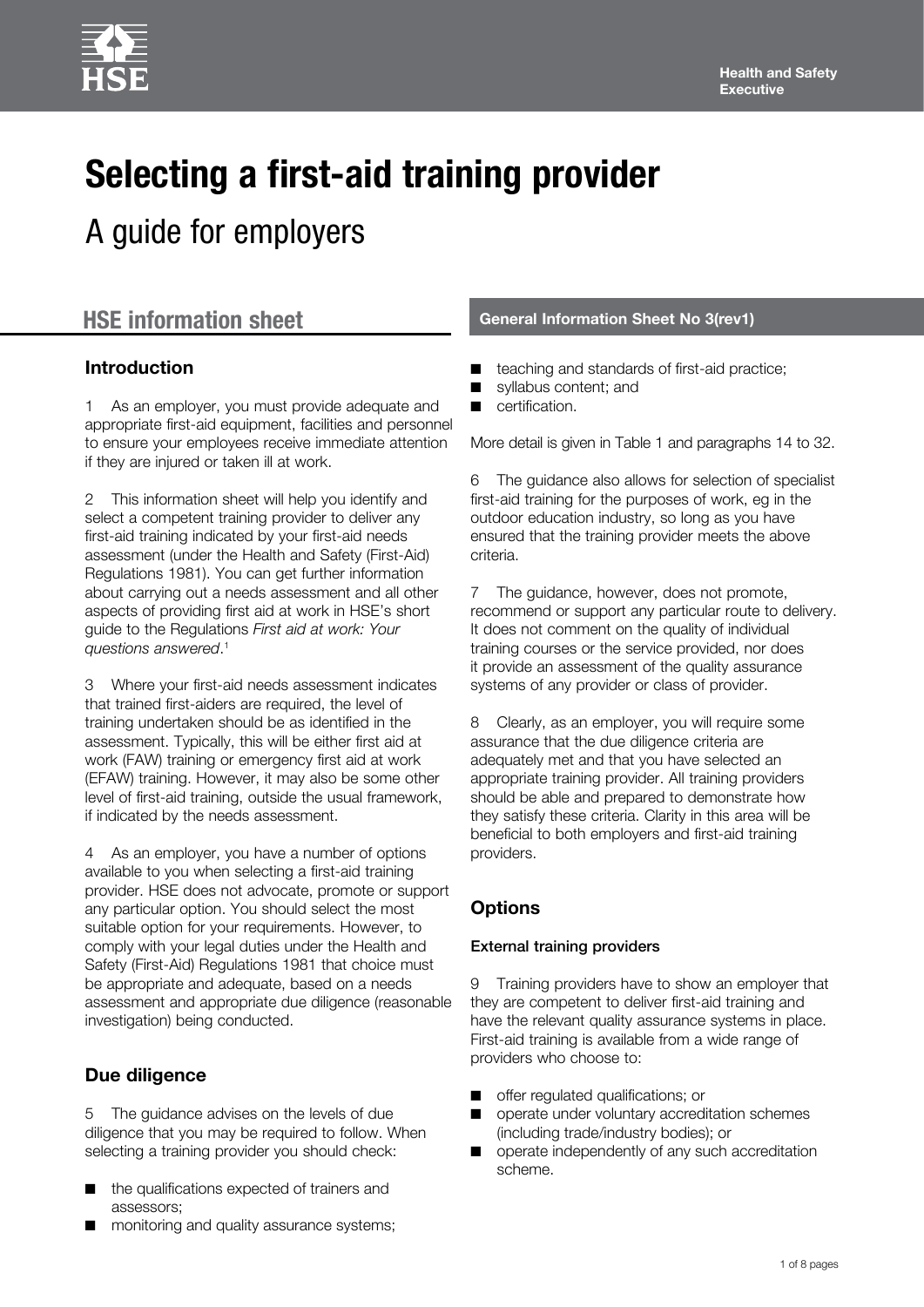10 First-aid training is also available from the Voluntary Aid Societies (St John Ambulance, British Red Cross and St Andrew's First Aid).

11 Regulated qualifications are delivered by training centres recognised by a regulated 'awarding organisation' (AO). These AOs are regulated by the national qualification regulators (Ofqual, SQA or Qualification Wales)**\*** against standards for the design, delivery and award of qualifications. As part of the regulated standards, AOs must have dedicated quality assurance processes to approve and monitor their recognised training centres. Also, the qualifications regulators stipulate that AOs and their training centres must work in compliance with the Assessment Principles for First-Aid Qualifications (which can be found on the Scottish Qualifications Authority website [www.sqa.org.uk\)](www.sqa.org.uk) and the criteria in paragraph 5.

12 You are not required to formalise or write down the checks you carry out when choosing a training provider but it may be useful for you to retain a written record. By documenting the checks you have undertaken to confirm the competence of a training provider. By retaining a record of those steps, you can demonstrate to an employee, a safety representative, HSE or a local authority inspector how you selected a training provider/organisation. The checklist in Table 1 can be used for this purpose. Due to awarding organisations offering 'regulated qualifications', you do not have to use the checklist to satisfy yourself of the competency of that organisation.

#### In-house training

13 Should an employer decide to provide first-aid training in-house they will need to make sure that the first-aid training is fit for purpose by ensuring:

- the content of any first-aid training is appropriate (see paragraph 11) and that elements of the syllabus in common with FAW or EFAW (see Appendices 1 and 2) are delivered in accordance with currently accepted standards for first-aid practice (see paragraph 23);
- in-house individuals acting as trainers/assessors have the necessary skills, qualifications and competencies expected of those working for an external training provider (see paragraph 14);
- a system of quality assurance is in place ensuring that the competence of trainers/assessors is regularly reviewed by competent 'verifiers'. These systems should be reviewed on an annual basis by a competent person independent of those directly involved in the delivery/assessment of this training (see paragraph 16);
- class sizes are appropriate and take account of the needs and capabilities of those undertaking any training (see paragraph 20 and 21);
- certificates issued contain information in accordance with paragraph 32;
- equipment provided is suitable and sufficient (see paragraph 16);
- training consists of sufficient, minimum contact training time (see Table 1).

To help you comply with the law, and for the reasons set out in paragraph 13, you may find it beneficial to maintain good records.

**\*** Ofqual is the regulator of qualifications, examinations and assessments in England. SQA (the Scottish Qualifications Authority) and Qualification Wales carry out similar functions in Scotland and Wales.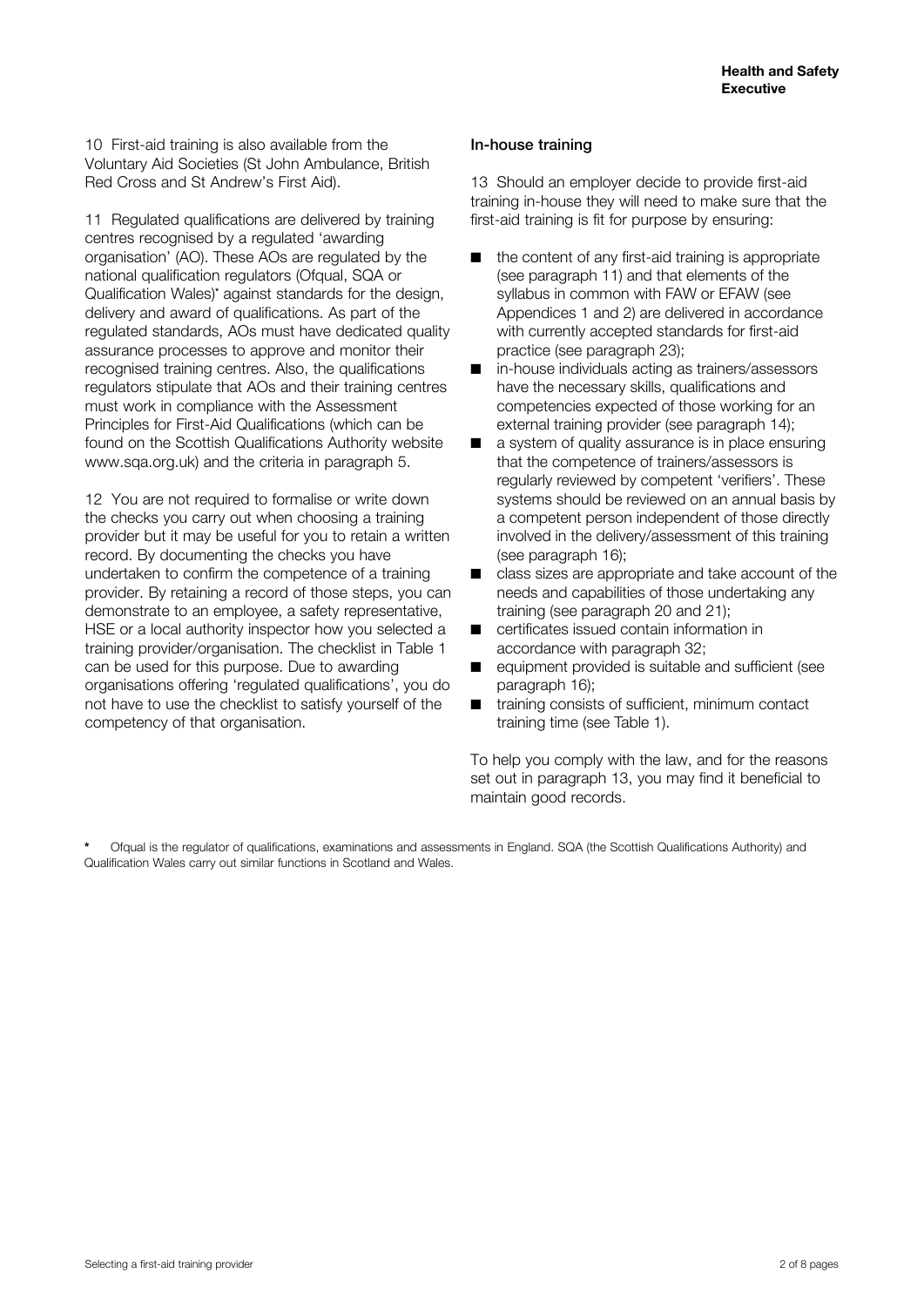Table 1 Checklist for evaluating the competence of first-aid training organisations

| <b>CHECK</b>                                                                                                                                                                                                                                                                                                                                                                                                                                                                         | <b>YES</b> | <b>NO</b> | <b>NOTES</b> |
|--------------------------------------------------------------------------------------------------------------------------------------------------------------------------------------------------------------------------------------------------------------------------------------------------------------------------------------------------------------------------------------------------------------------------------------------------------------------------------------|------------|-----------|--------------|
| <b>Trainers/assessors</b>                                                                                                                                                                                                                                                                                                                                                                                                                                                            |            |           |              |
| Do the trainers/assessors have a current FAW certificate or qualify for<br>an exemption?                                                                                                                                                                                                                                                                                                                                                                                             |            |           |              |
| Do the trainers/assessors have an appropriate training/assessing<br>qualification?                                                                                                                                                                                                                                                                                                                                                                                                   |            |           |              |
| <b>Quality assurance</b>                                                                                                                                                                                                                                                                                                                                                                                                                                                             |            |           |              |
| Is there a documented quality assurance plan designating an individual<br>to take responsibility for quality assurance, including assessment of<br>the performance of trainers/assessors at least annually?                                                                                                                                                                                                                                                                          |            |           |              |
| Does the designated person have a current FAW certificate or qualify<br>for an exemption?                                                                                                                                                                                                                                                                                                                                                                                            |            |           |              |
| Does the designated person have an assessing/verifying qualification?                                                                                                                                                                                                                                                                                                                                                                                                                |            |           |              |
| Is there a documented course evaluation procedure?                                                                                                                                                                                                                                                                                                                                                                                                                                   |            |           |              |
| Is there a documented complaints procedure?                                                                                                                                                                                                                                                                                                                                                                                                                                          |            |           |              |
| Teaching currently accepted first-aid practice                                                                                                                                                                                                                                                                                                                                                                                                                                       |            |           |              |
| Is FAW/EFAW taught in accordance with current guidelines on adult<br>basic life support published by the Resuscitation Council (UK), and<br>for other aspects of first aid, in accordance with current guidelines<br>published by the Voluntary Aid Societies or other published guidelines<br>that are supported by a responsible body of medical opinion?                                                                                                                          |            |           |              |
| <b>Training syllabus</b>                                                                                                                                                                                                                                                                                                                                                                                                                                                             |            |           |              |
| Does the course content adequately meet the needs of your<br>workplace as indicated by your first-aid needs assessment?                                                                                                                                                                                                                                                                                                                                                              |            |           |              |
| For FAW, does the syllabus include the topics listed in Appendix 1 and<br>does the course include at least 18 training and assessment contact<br>hours, over three days?                                                                                                                                                                                                                                                                                                             |            |           |              |
| For FAW requalification, does the syllabus include the topics listed<br>in Appendix 1 and does the course last at least 12 training and<br>assessment contact hours, over two days?                                                                                                                                                                                                                                                                                                  |            |           |              |
| For EFAW, does the syllabus include the topics listed in Appendix 2<br>and does the course last at least six training and assessment contact<br>hours, over one day?                                                                                                                                                                                                                                                                                                                 |            |           |              |
| For EFAW requalification, does the syllabus include the topics<br>listed in Appendix 2 and does the course last at least six training and<br>assessment contact hours, over one day?                                                                                                                                                                                                                                                                                                 |            |           |              |
| <b>Certificates</b>                                                                                                                                                                                                                                                                                                                                                                                                                                                                  |            |           |              |
| Do the certificates issued to students assessed as competent contain<br>the name of the training organisation, the title of the qualification<br>(eg FAW or EFAW), reference to the Health and Safety (First-Aid)<br>Regulations 1981, the date of issue and confirmation the certificate is<br>valid for three years?<br>(If training is neither FAW nor EFAW the certificate should also list the<br>learning outcomes of the syllabus on which candidates have been<br>assessed.) |            |           |              |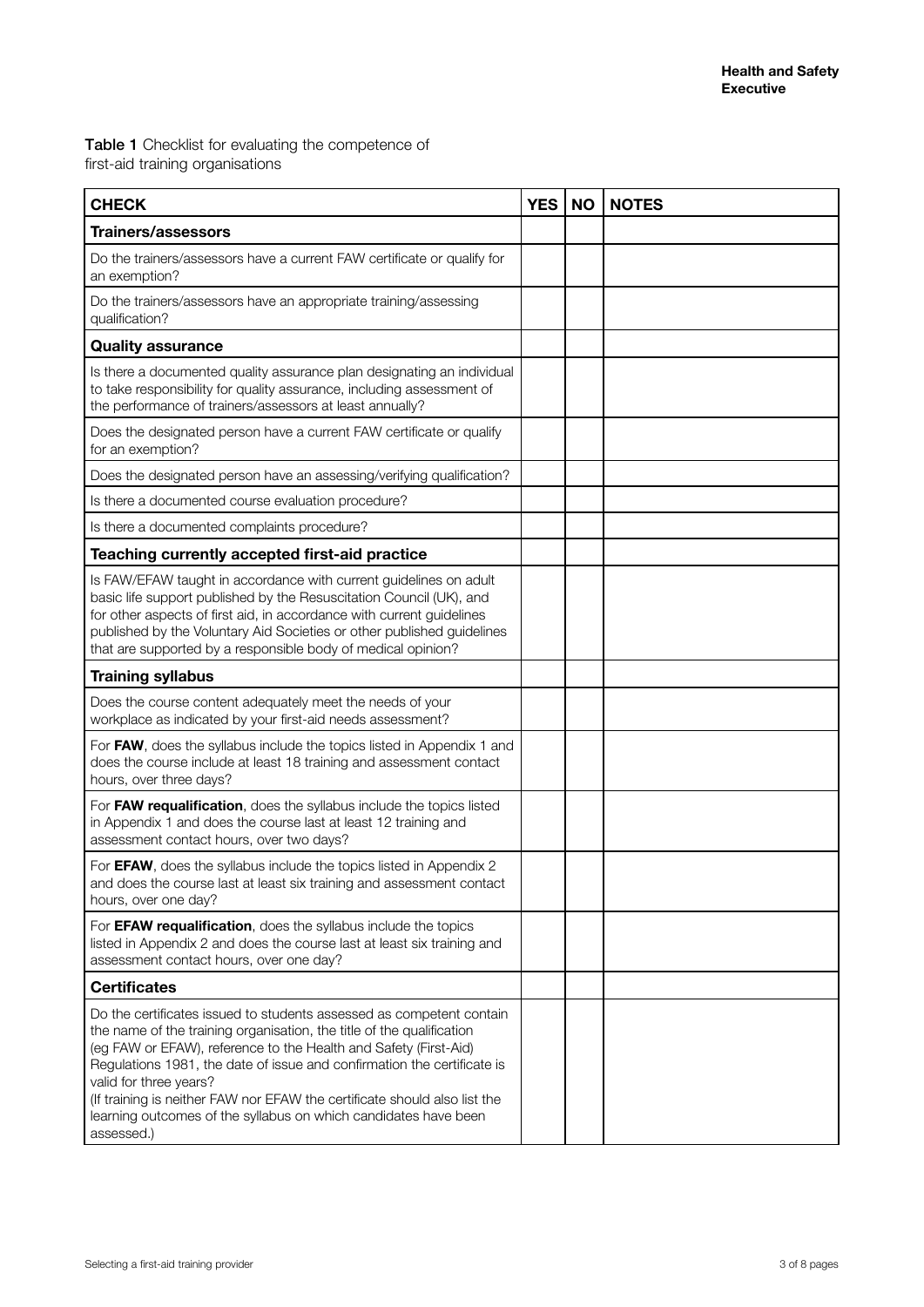#### **Are the trainers/assessors competent?**

14 Trainers/assessors should have knowledge and competence in first aid, as demonstrated by:

- a current, valid FAW certificate; or
- being registered and licensed as a doctor with the General Medical Council; or
- current registration as a nurse with the Nursing and Midwifery Council; or
- current registration as a paramedic with the Health and Care Professions Council; and
- a knowledge and competence in training and/or assessing, demonstrated by holding a training/ assessing qualification such as those listed in Table 2.

15 The list in Table 2 is not exhaustive but provides a guide to acceptable training and assessing qualifications. Trainers who also assess student competence should hold a qualification (or separate qualifications) that enables them to perform both of these functions. A training organisation may use different individuals to train and assess students and they should hold qualifications appropriate for their role.

| Qualification                                                                                        | <b>Train</b>             | <b>Assess</b> |
|------------------------------------------------------------------------------------------------------|--------------------------|---------------|
| A1 (D32/33) - Assess candidates using a range of methods                                             |                          | ✓             |
| A2 (D32) - Assess candidates' performance through observation                                        | $\blacksquare$           | ✓             |
| Cert Ed, PGCE, B Ed, M Ed                                                                            | ✓                        | ✓             |
| <b>CTLLS/DTLLS</b>                                                                                   | ✓                        | ✓             |
| English National Board 998                                                                           | ✓                        | ✓             |
| Further and Adult Education Teacher's Certificate                                                    | ✓                        | ✓             |
| <b>IHCD Instructional Methods</b>                                                                    | ✓                        | ✓             |
| <b>IHCD Instructor Certificate</b>                                                                   | ✓                        | ✓             |
| Learning and Development Unit 9D - Assess workplace competence using direct and indirect<br>methods  |                          | ✓             |
| Learning and Development Unit 9D1 - Assess workplace competence using direct and indirect<br>methods |                          | ✓             |
| Nursing mentorship qualifications                                                                    | ✓                        | ✓             |
| PTLLS                                                                                                | ✓                        |               |
| PTLLS with unit 'Principles and Practice of Assessment'                                              | ✓                        | ✓             |
| QCF Qualifications based on the Learning and Development NOS for assessors                           | $\overline{\phantom{a}}$ | ✓             |
| S/NVQ level 3 in training and development                                                            | ✓                        | ✓             |
| S/NVQ level 4 in training and development                                                            | ✓                        | ✓             |
| <b>TQFE (Teaching Qualification for Further Education)</b>                                           | $\checkmark$             | ✓             |
| Training Group A22, B22, C21, C23, C24                                                               | ✓                        |               |
| Level 3 Award in Education & Training                                                                | ✓                        | ✓             |
| Level 4 Certificate in Education & Training                                                          | ✓                        | ✓             |
| Level5 Diploma in Education & Training                                                               | ✓                        | ✓             |

#### Table 2 Acceptable training/assessing qualifications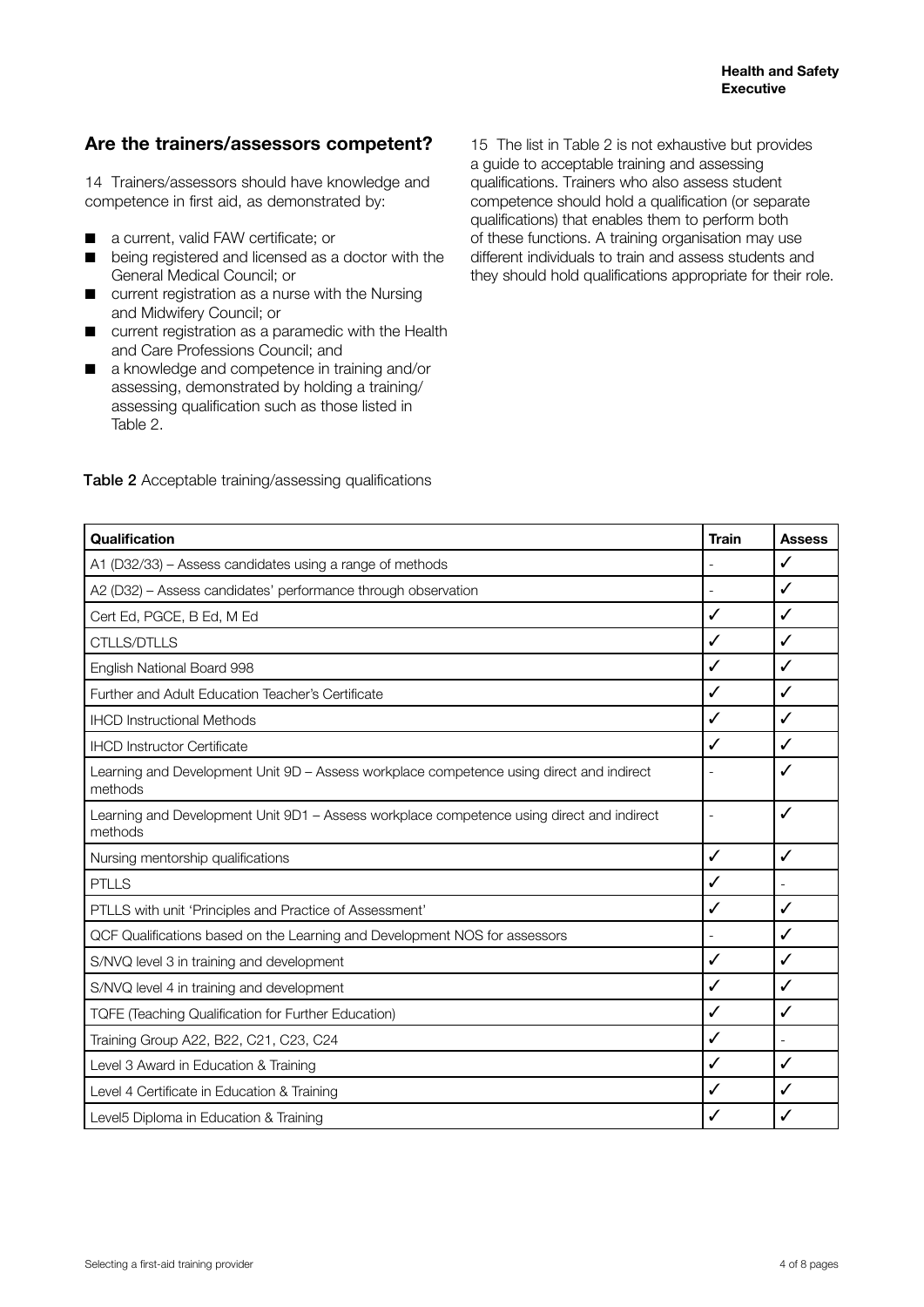#### **Is there a quality assurance system in place to monitor the quality of training?**

16 The training organisation should have:

- a suitable and documented quality assurance plan designating an individual to take responsibility for quality assurance, including assessment of the skills of trainers/assessors at least annually. This 'designated person', who can be from inside or outside the organisation, should be independent of training delivery and demonstrate competence for their role (see paragraphs 17 and 18);
- a documented course evaluation procedure that includes feedback from students;
- a documented complaints procedure;
- a mechanism for retaining a detailed record of assessments for each student and store those records for a minimum of three years after completion of the course;
- sufficient quantity of well-maintained equipment that permits students to complete their training and assessment within the appropriate number of contact hours;
- where training is provided in blocks, these blocks should be not less than two hours in duration and ensure the candidate has completed the course and the assessment within a reasonable time frame, ie for 3-day FAW – 10 weeks, 2-day requalification FAW – 6 weeks, and EFAW – 3 weeks.

17 The designated person should also have knowledge and competence in first aid, as demonstrated by:

- a current, valid FAW certificate; or
- being registered and licensed as a doctor with the General Medical Council; or
- current registration as a nurse with the Nursing and Midwifery Council; or
- current registration as a paramedic with the Health and Care Professions Council; and
- an in-depth knowledge of the subject of first aid and first-aid training.

18 The designated person should also have knowledge and competence in assessing and verifying qualifications, as demonstrated by:

- an assessing qualification such as those listed in Table 2; and
- a verifying qualification such as those listed in Table 3; or
- working towards such a qualification with the objective of achieving it within two years, providing they have previous experience of verifying first-aid training and assessing qualifications.

19 The list in Table 3 is not exhaustive, but provides a guide to acceptable verification qualifications.

Table 3 Acceptable verifying qualifications

| Qualification                                                                                         |
|-------------------------------------------------------------------------------------------------------|
| D34 – Internally verify the assessment process                                                        |
| D35 – Externally verify the assessment process                                                        |
| V1 – Conduct internal quality assurance of the assessment<br>process                                  |
| V2 – Conduct external quality assurance of the assessment<br>process                                  |
| Level 4 Award in the internal quality assurance of<br>assessment processes and practice               |
| Level 4 Award in the external quality assurance of<br>assessment processes and practice               |
| Level 4 Certificate in leading the internal quality assurance<br>of assessment processes and practice |
| Level 4 Certificate in leading the external quality assurance<br>of assessment processes and practice |

#### **Have training providers demonstrated that they work to accepted standards for training?**

20 Training organisations should demonstrate that class size is appropriate. For example where firstaid training is provided in class sizes of greater than 12, unless additional trainers and/or assessors are provided there may be concerns over addressing the training needs of individual candidates or adequately assessing their competence.

21 Where your candidates for training have learning or communication difficulties these should be communicated to your training provider. The training provider should then make reasonable adjustments to accommodate their learning needs, eg provision of additional learning support.

22 Where candidates have a disability, training providers should make reasonable adjustments during the period of training. However, at the formal (summative) assessment stages the candidate must demonstrate their first-aid competence without assistance of any kind.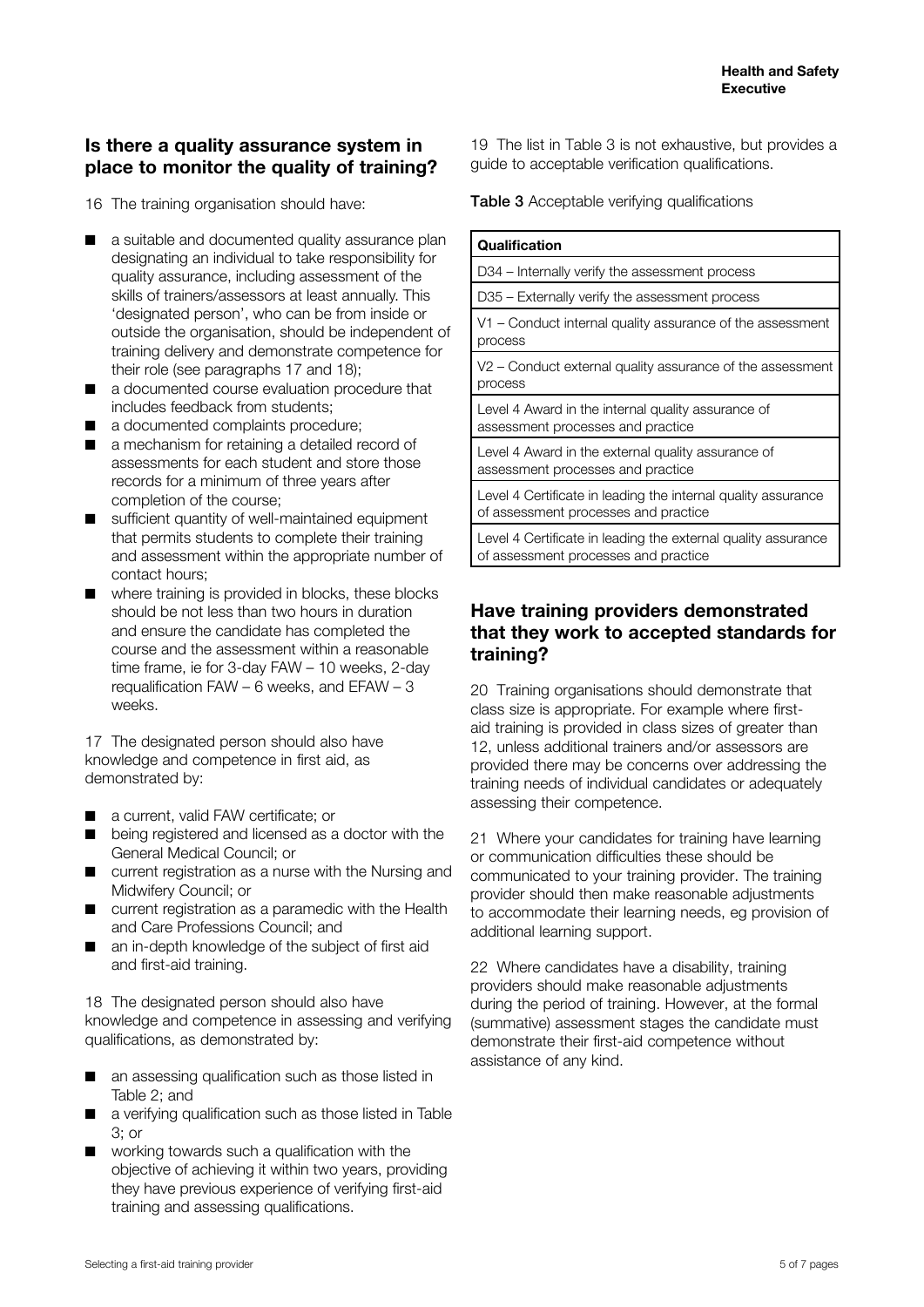#### **Is first aid taught in accordance with currently accepted first-aid practice?**

23 Training organisations should teach the first-aid management of injuries and illness, in relation to the topics covered in FAW/EFAW training courses, in accordance with:

- current guidelines published by the Resuscitation Council (UK); and
- the current edition of the first-aid manual of the Voluntary Aid Societies (St John Ambulance, British Red Cross, St Andrew's First Aid); or
- other published guidelines, provided they are in line with the two above or supported by a responsible body of medical opinion.

#### **Training with an e-learning component**

24 Some training providers offer training that is a mix of e-learning and face to face. This is known as blended learning and is an accepted means by which workplace first-aid training can be delivered. It is important that you conduct the necessary additional checks (due diligence) to decide if this method is suitable. This means you should make sure you are satisfied that:

- the individual being trained knows how to use the technology that delivers the training;
- the training provider has an adequate means of supporting the individual during their training;
- the training provider has a robust system in place to prevent identity fraud;
- sufficient time is allocated to classroom-based learning and assessment of the practical elements of the syllabus. HSE strongly recommends that practical elements of the course should be assessed by direct observation, to ensure the competence of candidates;
- the provider has an appropriate means of assessing the e-learning component of the training.

25 Employers should also ensure they are complying with regulation 13 of the Health and Safety Management Regulations 1999, which has a requirement to ensure adequate time is set aside during the working day to undertake any first-aid training employees receive.

26 Where your first-aid needs assessment identifies, or where you choose to use qualifications other than FAW or EFAW to demonstrate workplace firstaid competence, you should ensure that common elements of the syllabus are taught in accordance with the same guidelines.

#### **Does the first-aid training course cover an appropriate syllabus?**

27 **First aid at work** – the training organisation should provide a syllabus covering the topics listed in Appendix 1. The training and assessment should be at least 18 hours (not including breaks) over a minimum period of three days.

28 **First aid at work requalification** – the training organisation should provide a syllabus covering the same topics as those in the initial first aid at work course (see Appendix 1). The training and assessment should be at least 12 hours (not including breaks) over a minimum period of two days.

29 **Emergency first aid at work** – the training organisation should provide a syllabus covering the topics listed in Appendix 2. The training and assessment should be at least six hours (not including breaks) over a minimum period of one day.

30 **Emergency first aid at work requalification** – the syllabus and duration of this course should be the same as for the initial EFAW course, ie six hours, not including breaks (see paragraph 27).

31 **Alternative qualifications** – where such qualifications are being used for the purposes of the Health and Safety (First-Aid) Regulations 1981, the syllabus should contain appropriate content to address the findings of the first-aid needs assessment. This is likely to contain elements common to, or indeed all the topics listed in the syllabus for FAW (see Appendix 1). The duration of training (not including breaks) should be based on comparison of the proposed syllabus content with that for FAW and the time adjusted accordingly.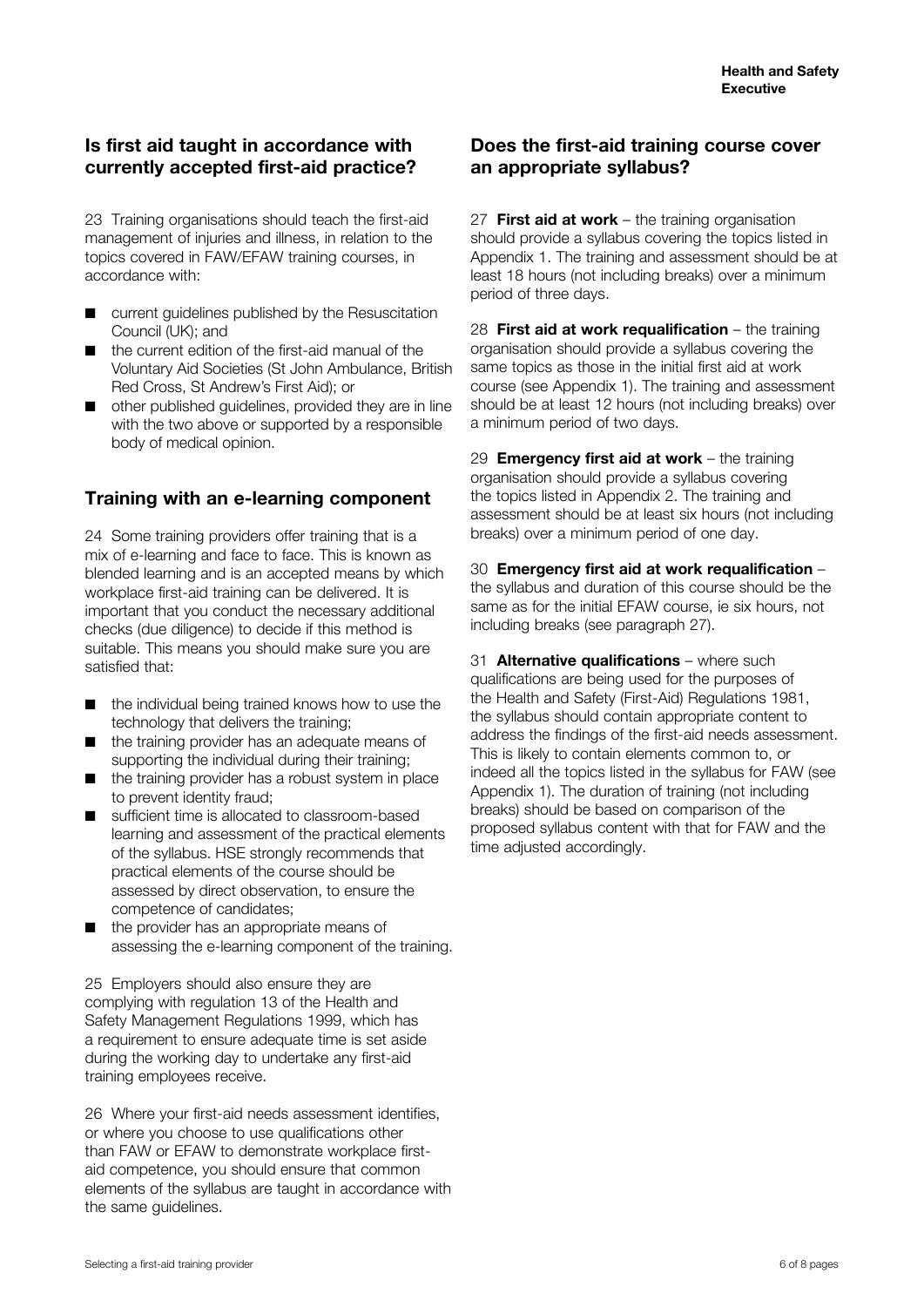#### **Do certificates issued to students assessed as competent contain appropriate information?**

32 The training organisation should only issue certificates to those students it has assessed as competent through demonstrating satisfactory knowledge, skills and understanding in all aspects of the training course.

33 The certificates should contain:

- the name of the training organisation (except in Scotland where regulated qualifications will bear the name of the Scottish Qualifications Authority);
- the name of the candidate:
- the title of the qualification (eq FAW or EFAW);
- an indication that the certificate has been issued for the purposes of complying with the requirements of the Health and Safety (First-Aid) Regulations 1981;
- confirmation that the certificate is valid for three years;
- the commencement date:
- a statement that teaching was delivered in accordance with currently accepted first-aid practice; and
- if the qualification is neither FAW nor EFAW (or the training contains additional elements), the certificate should also provide an outline of the topics covered or the additional elements. This may be on the reverse of the certificate or as an appendix.

#### **Appendix 1 Content of a first aid at work (FAW) course**

This information has been reproduced from Appendix 5 of the 2013 edition of *First aid at work*. 1

On completion of training, whether a full FAW course or a FAW requalification course, successful candidates should have satisfactorily demonstrated competence in all of the subject areas listed in Appendix 2 and also to be able to:

- administer first aid to a casualty with:
	- injuries to bones, muscles and joints, including suspected spinal injuries;
	- chest injuries;
	- burns and scalds;
	- eye injuries;
	- sudden poisoning;
	- anaphylactic shock;
- recognise the presence of major illness and provide appropriate first aid (including heart attack, stroke, epilepsy, asthma, diabetes).

#### **Appendix 2 Content of an emergency first aid at work (EFAW) course**

This information has been reproduced from Appendix 6 of the 2013 edition of *First aid at work*. 1

On completion of training, successful candidates should be able to:

- understand the role of the first-aider, including reference to:
	- the importance of preventing cross-infection;
	- the need for recording incidents and actions;
	- use of available equipment;
	- assess the situation and circumstances in order to act safely, promptly and effectively in an emergency;
	- administer first aid to a casualty who is unconscious (including seizure);
	- administer cardiopulmonary resuscitation and use of an automated external defibrillator;
	- administer first aid to a casualty who is choking;
	- administer first aid to a casualty who is wounded and bleeding;
	- administer first aid to a casualty who is suffering from shock;
	- provide appropriate first aid for minor injuries (including small cuts, grazes and bruises, minor burns and scalds, small splinters).